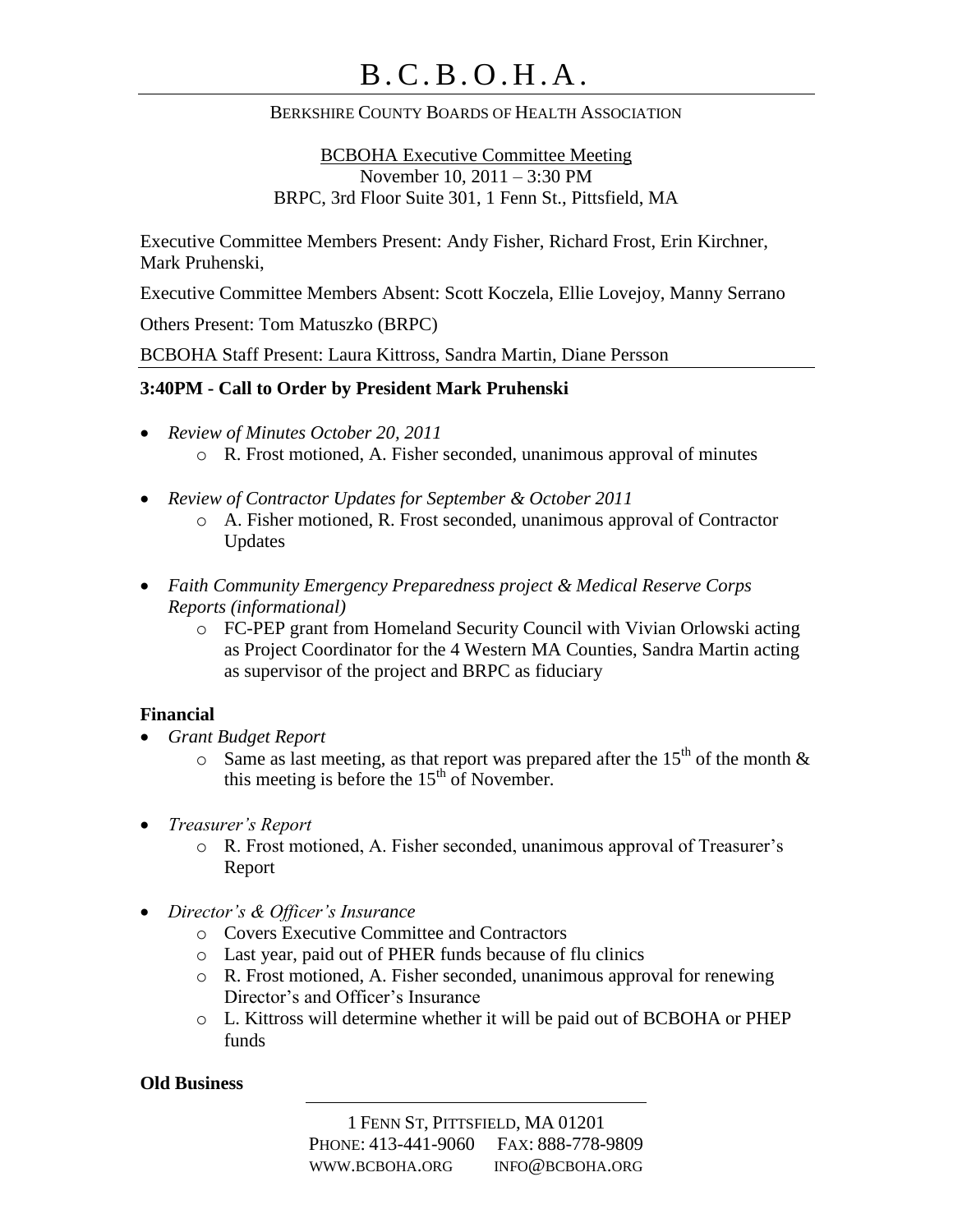- *DPH DIG Grant / Berkshire Public Health Alliance Update*
	- o 11 DIG Planning Grants were awarded, 9 DIG Implementation Grant applications will be submitted, 3 of which are from Western MA, expect 5 implementation grants to be awarded.
		- If Alliance does not get Implementation Grant, other grants will be sought, including the Community Innovations Challenge (CIC) grant from the State.
	- o Clarksburg joined the Alliance after a joint BOH and BOS meeting
	- o New Ashford and Florida are deciding whether to join
	- o BCBOHA Letter of Support
		- L. Kittross passed out a draft letter of support, asking for particular attention be paid to paragraph 4 which discusses what BCBOHA will do for the Alliance
		- E. Kirchner motioned, R. Frost seconded, unanimous approval for submitting letter of support with M. Pruhenski's signature
	- o There will be a gap between the Alliance meeting on 11/10 and the hiring of staff for the Alliance which depends on grant or other funding
		- BCBOHA can continue to act as clerk and program manager until the 2/8/12 Executive Committee meeting, giving the Alliance enough time to hire help
			- R. Frost motioned, A. Fisher seconded, unanimous approval for BCBOHA offering to continue to support the Alliance through 2/8/12, pending hiring of staff and at the expressed wishes of the Alliance
- *Flu Vaccination Clinics*
	- o Fairview Hospital has done 2 to date set-up drills, which meet PHEP deliverables, were conducted at both
		- Approximately 260 shots total were given at the two clinics
		- A clinic will be held in Otis set-up drill to be conducted by MRC volunteer
	- o Fairveiw has 1500 free doses from State DPH could offer to others as long as they are used at a public clinic
	- o Insurance process D. Persson is getting forms from Heather Barbieri and submitting them via secure email to Commonwealth Medicine
		- Unfortunately, not many of the insurance plans that are popular in this area are contracted with Commonwealth Medicine; however, all forms are being submitted so Commonwealth Medicine can get an idea of what contracts to seek out next year
- *PHEP Update – deliverables* 
	- o Deliverables are still not final; but, we are moving forward anyway, being told to do the best we can and to prioritize
- *Grant policy*
	- o To be discussed later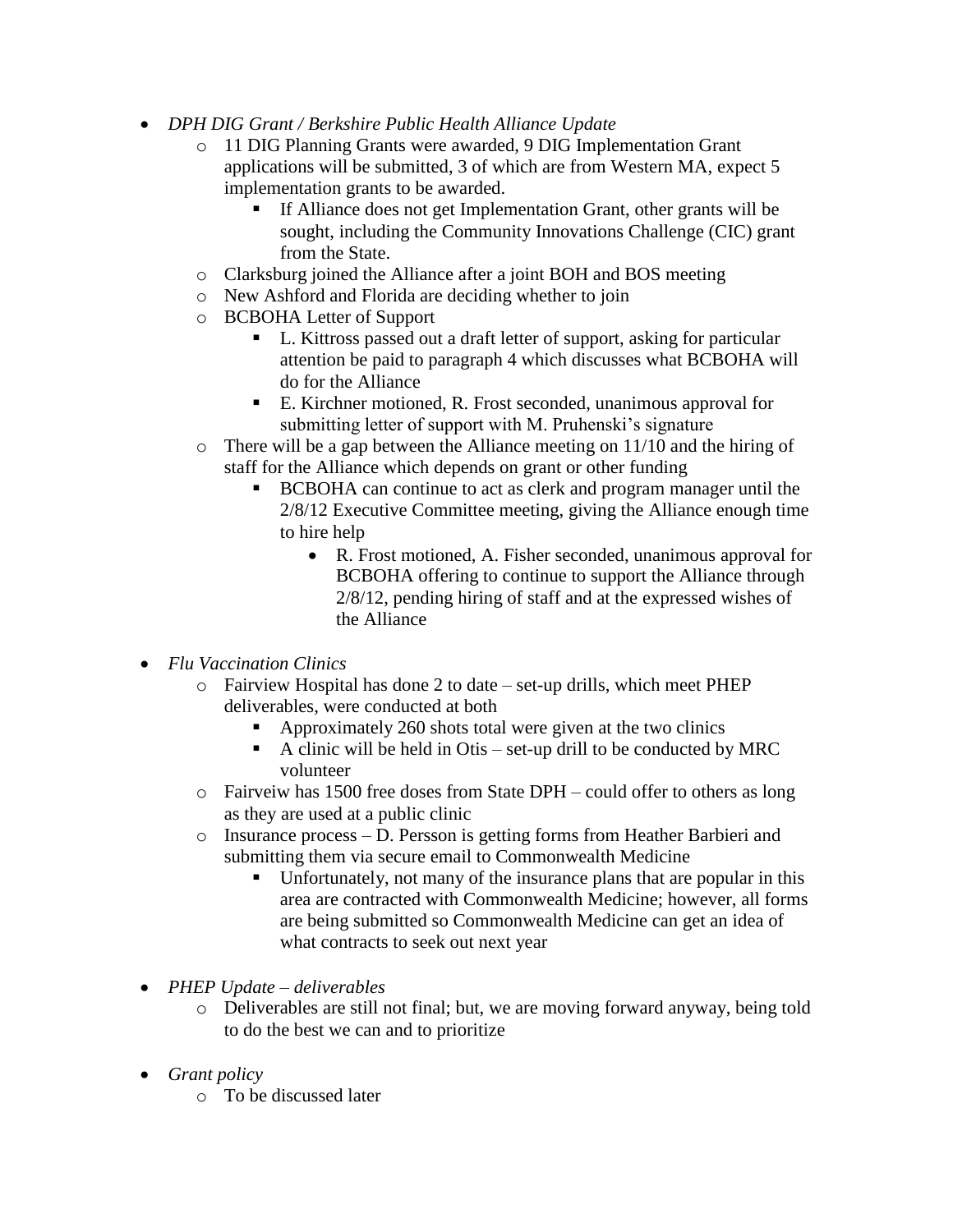- *Chokesaver Classes*
	- o Dates are scheduled, locations are to be determined based on availability
	- o 4 classes total one day session in South County, one day session in North County, and two in Central County (one day and one evening to catch all those who could not attend a day session)
- *BOH Training update*
	- o A. Fisher found the MAHB course in Northampton informative
	- o There was some anger because Marcia Benes from MAHB made statements to the group about the difficulty of setting of the training, getting trainers, and finding venues
		- L. Kittross pointed out that WMPHA set up the training for MAHB, FRCOG did registrations, and L. Kittross & Phoebe Walker of FRCOG made up the flyer
	- o Bill O'Connell attended the last Executive Committee meeting and wrote an email, using our talking points, to Geoff Wilkinson expressing our concerns about the training
		- AJ Juarez attended the Alliance meeting and asked for information too
	- o We need to be able to run our own training, going out to BOHs several times a year
	- o Chapter 40, Section 22F needs to be adopted by the communities
		- Joan Langsam will be contacted for suggested language for town meeting for those towns that have not adopted it yet

# **New Business**

- *Septic Installer New Certification Class*
	- o November New Cert was cancelled due to low registration
	- o Area seems to be saturated and two New Certs are no longer feasible
		- Will continue to have March New Cert every year
- *Meetings w/ all BOH*
	- o Will begin to offer to go visit each BOH every year to provide an introduction to BCBOHA, discuss deliverables, discuss plans to have (EDS, COOP, etc.) and to offer to work with them on those plans, discuss resources available throughout the County
		- Will send letter in mid-December and will call in January for visits beginning in February
- *BCBOHA Strategic Planning Meeting/Conference*
	- o Several years ago, BCBOHA held a strategic planning day to discuss what BCBOHA had done the previous year and to determine what BCBOHA would focus on in the years to come
		- Regionalization was a target that came out of that meeting
			- Goal seems to be completed with Alliance formation
	- o Would like to schedule in the Spring to discuss where we are going.